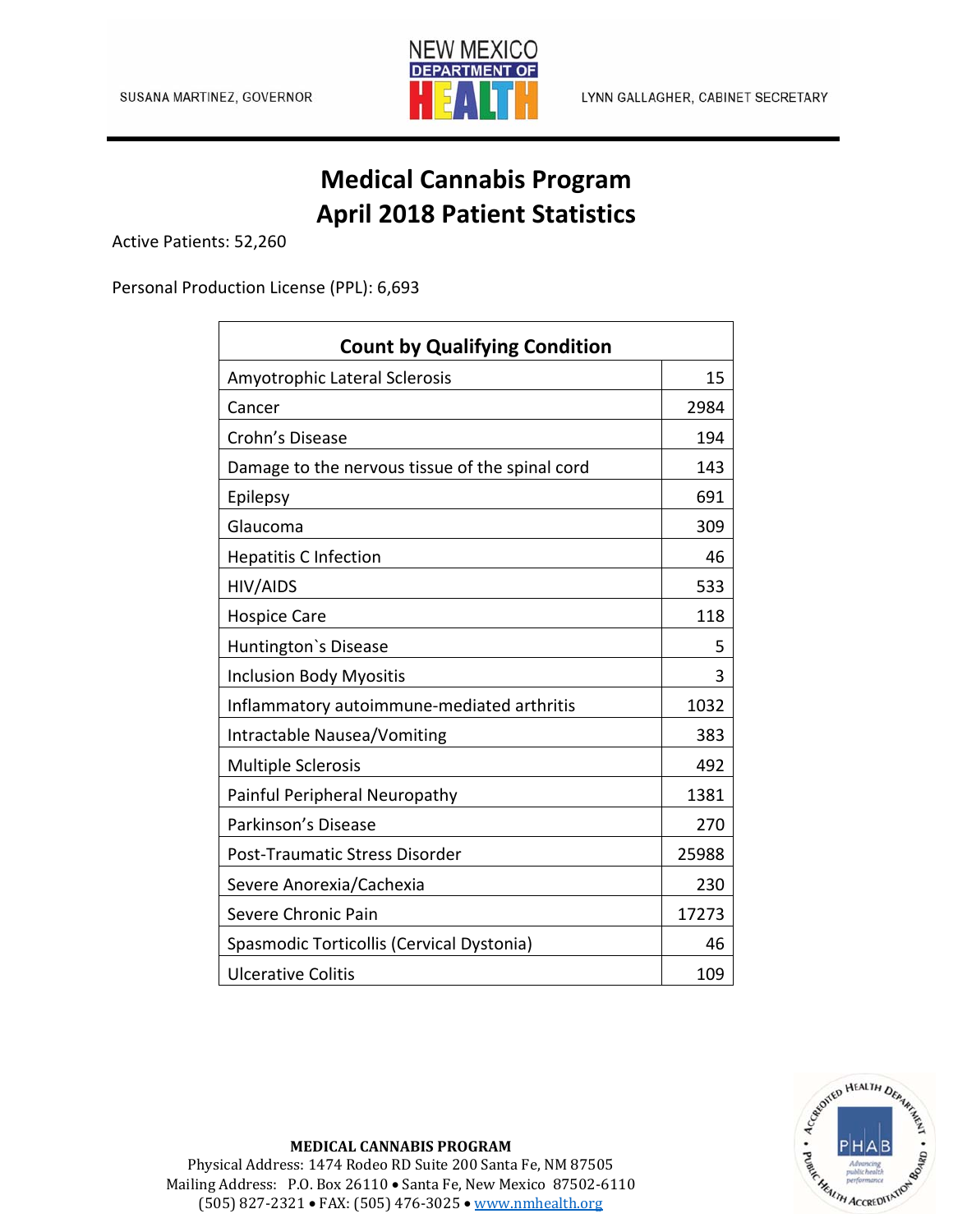| <b>Patient Count by County</b> |       |
|--------------------------------|-------|
| Bernalillo                     | 17983 |
| Catron                         | 90    |
| Chaves                         | 1625  |
| Cibola                         | 713   |
| Colfax                         | 296   |
| Curry                          | 1009  |
| De Baca                        | 56    |
| Dona Ana                       | 4073  |
| Eddy                           | 1512  |
| Grant                          | 785   |
| Guadalupe                      | 106   |
| Harding                        | 12    |
| Hidalgo                        | 71    |
| Lea                            | 1236  |
| Lincoln                        | 883   |
| Los Alamos                     | 220   |
| Luna                           | 324   |
| McKinley                       | 484   |
| Mora                           | 167   |
| Otero                          | 1559  |
| Quay                           | 323   |
| Rio Arriba                     | 1411  |
| Roosevelt                      | 311   |
| San Juan                       | 1266  |
| San Miguel                     | 1216  |
| Sandoval                       | 3772  |
| Santa Fe                       | 5898  |
| Sierra                         | 634   |
| Socorro                        | 387   |
| Taos                           | 1373  |
| Torrance                       | 471   |
| Union                          | 65    |